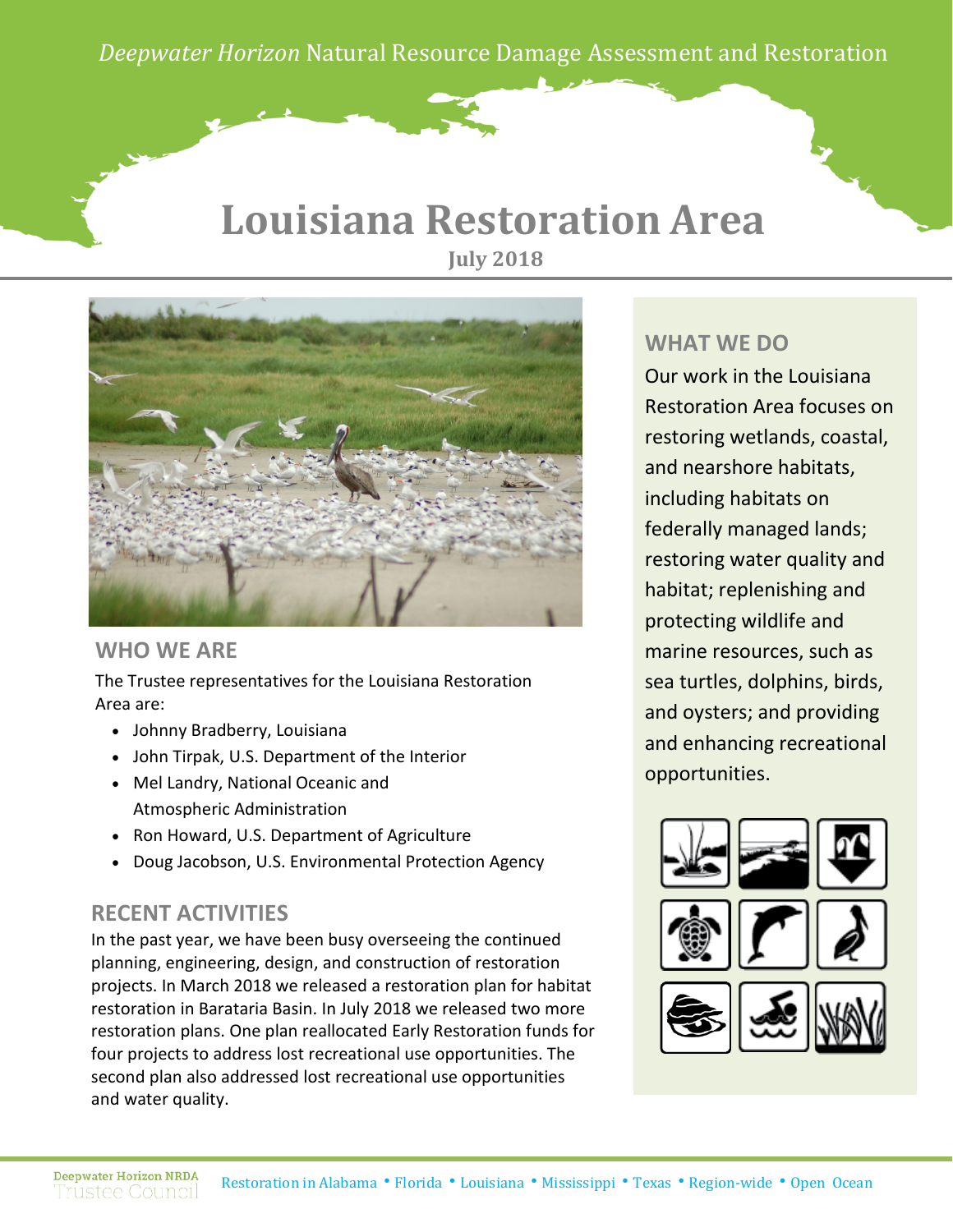## RESTORATION PROJECTS

|                                                           | <b>PROJECT DESCRIPTION</b>                                                                                                                                                                                                                                                                                                                                                                                                                                                                                                                                                                                                                                                                                                                                                                                  | <b>STATUS</b> | <b>ESTIMATED</b><br><b>COST</b> |  |
|-----------------------------------------------------------|-------------------------------------------------------------------------------------------------------------------------------------------------------------------------------------------------------------------------------------------------------------------------------------------------------------------------------------------------------------------------------------------------------------------------------------------------------------------------------------------------------------------------------------------------------------------------------------------------------------------------------------------------------------------------------------------------------------------------------------------------------------------------------------------------------------|---------------|---------------------------------|--|
| REPLENISH AND PROTECT LIVING COASTAL AND MARINE RESOURCES |                                                                                                                                                                                                                                                                                                                                                                                                                                                                                                                                                                                                                                                                                                                                                                                                             |               |                                 |  |
| Louisiana Oyster<br><b>Cultch Project</b>                 | This project involved (1) the placement of oyster cultch onto<br>approximately 850 acres of public oyster seed grounds throughout<br>coastal Louisiana and (2) construction of an oyster hatchery facility that<br>will serve to improve existing oyster hatchery operations and produce<br>supplemental larvae and seed.                                                                                                                                                                                                                                                                                                                                                                                                                                                                                   |               | \$14.8M                         |  |
| Queen Bess Island<br><b>Restoration Project</b>           | Barataria Bay is home to a limited number of bird rookeries. Queen Bess<br>Island, located in Jefferson Parish, is one of the largest and most<br>productive rookeries for a number of colonial nesting bird species,<br>including brown pelicans. If implemented, this project will restore<br>suitable colonial waterbird nesting and brood rearing habitat on the<br>island from its current size of less than five acres to approximately 36<br>acres. The Trustees selected this project through the engineering and<br>design phase and allocated \$2.5 million for these restoration activities.                                                                                                                                                                                                     |               | \$17.5M                         |  |
| <b>Rabbit Island</b><br><b>Restoration Project</b>        | Rabbit Island is the westernmost nesting ground for brown pelicans in<br>Louisiana. It is important to a number of colonial nesting bird species,<br>including brown pelicans and reddish egrets. Today, Rabbit Island's total<br>area is approximately 200 acres, with much of that being open water, and<br>the majority of the land at or below sea level. If implemented, this project<br>will restore the elevation of the island which will, in turn, increase the<br>abundance and quality of nesting habitat for a number of colonial nesting<br>waterbirds including brown pelicans, wading birds, terns, and other<br>colonial nesting water birds. The Trustees selected this project through the<br>engineering and design phase and allocated \$3 million for these<br>restoration activities. |               | \$27M                           |  |
|                                                           | <b>RESTORE AND CONSERVE HABITAT</b>                                                                                                                                                                                                                                                                                                                                                                                                                                                                                                                                                                                                                                                                                                                                                                         |               |                                 |  |
| <b>Louisiana Outer Coast</b><br>Restoration               | The Louisiana Outer Coast Restoration project involves the restoration of<br>beach, dune, and back-barrier marsh habitats, as well as brown pelicans,<br>terns, skimmers, and gulls at four barrier island locations in Louisiana:<br>Chenier Ronquille, Shell Island, North Breton Island, and Caillou Lake<br>Headlands (also known as Whiskey Island on Isle Dernieres State Refuge).<br>The State of Louisiana, NOAA, and DOI are working cooperatively on this<br>project. Construction is complete on Chenier Ronquille, Caillou Lake<br>Headlands, and Shell Island. Breton Island is currently in the design<br>phase.                                                                                                                                                                              | $\rm{O}$      | \$318.4M                        |  |
| <b>Lake Hermitage</b><br><b>Marsh Creation</b>            | This project created 104 acres of new brackish marsh in the Barataria Basin<br>using hydraulically dredged sediment from a borrow area in the Mississippi<br>River. The 104-acre fill area is also planted with native marsh vegetation to<br>accelerate the benefits from this project.                                                                                                                                                                                                                                                                                                                                                                                                                                                                                                                    |               | \$13.2M                         |  |

⟳In progress◉ Monitoring/O&M Complete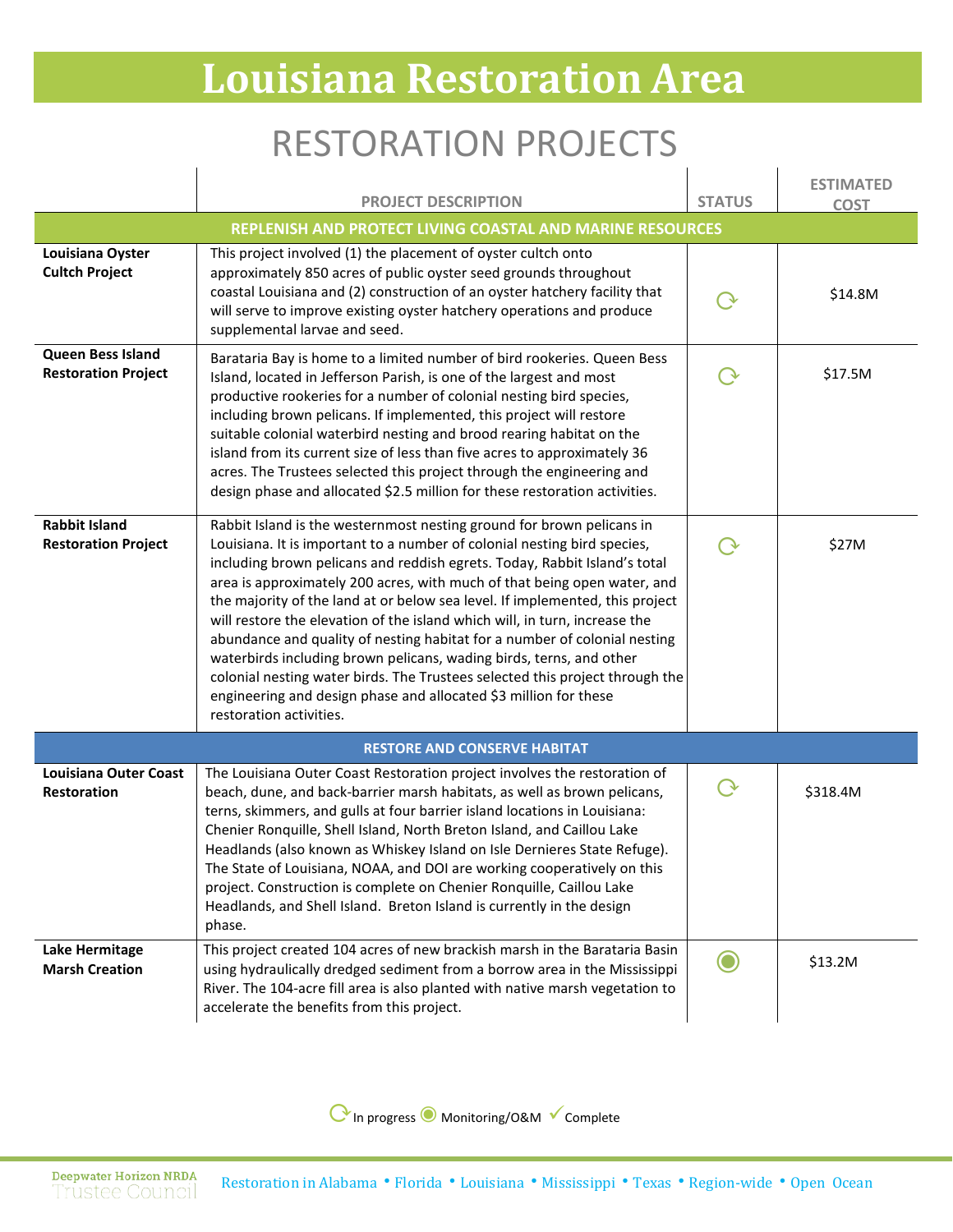## RESTORATION PROJECTS

|                                                                                                            | <b>PROJECT DESCRIPTION</b>                                                                                                                                                                                                                                                                                                                                                                                                                                                                                                                                                                                                                                                                                                          | <b>STATUS</b> | <b>ESTIMATED</b><br><b>COST</b> |
|------------------------------------------------------------------------------------------------------------|-------------------------------------------------------------------------------------------------------------------------------------------------------------------------------------------------------------------------------------------------------------------------------------------------------------------------------------------------------------------------------------------------------------------------------------------------------------------------------------------------------------------------------------------------------------------------------------------------------------------------------------------------------------------------------------------------------------------------------------|---------------|---------------------------------|
|                                                                                                            | <b>RESTORE AND CONSERVE HABITAT (cont'd)</b>                                                                                                                                                                                                                                                                                                                                                                                                                                                                                                                                                                                                                                                                                        |               |                                 |
| <b>Terrebonne Basin</b><br><b>Ridge and Marsh</b><br><b>Creation: Bayou</b><br><b>Terrebonne Increment</b> | This ridge restoration and marsh creation project is located in western<br>Terrebonne Parish and, if implemented, will create approximately 126<br>acres of earthen ridge and approximately 1,370 acres of marsh. The<br>Trustees selected this project through the engineering and design phase<br>and allocated \$3 million for these restoration activities.                                                                                                                                                                                                                                                                                                                                                                     |               | \$123M                          |
| <b>Barataria Basin Ridge</b><br>and Marsh Creation:<br><b>Spanish Pass</b><br>Increment                    | This ridge restoration and marsh creation project is located in<br>Plaquemines Parish. Spanish Pass is a natural historic tributary of the<br>Mississippi River located west of Venice, Louisiana. If implemented, this<br>project will restore approximately 120 acres of earthen ridge and<br>approximately 1,134 acres of marsh. The Trustees selected this project<br>through the engineering and design phase and allocated \$4.5 million for<br>these restoration activities.                                                                                                                                                                                                                                                 | ( →           | \$124.5M                        |
| Large-Scale Barataria<br><b>Marsh Creation -</b><br><b>Component E</b>                                     | If implemented, this project would create approximately 12,900 acres of<br>marsh at the time of construction in Plaquemines and Jefferson parishes,<br>Louisiana, in the Barataria Basin, south of The Pen to the Barataria<br>Landbridge, to create new wetland habitat and restore degraded marsh.<br>The Trustees selected one increment of this project through the<br>engineering and design phase and allocated \$5.38 million for these<br>restoration activities.                                                                                                                                                                                                                                                           | $\Omega$      | \$172.8M                        |
| Lake Borgne Marsh<br><b>Creation Project:</b><br><b>Increment One</b>                                      | This project is located in St. Bernard Parish, approximately four miles<br>from Shell Beach on the southern rim of Lake Borgne to Lena Lagoon on<br>the east. If implemented, this project will create approximately 1,548<br>acres of marsh. The Trustees selected this project through the<br>engineering and design phase and allocated \$7 million for these<br>restoration activities.                                                                                                                                                                                                                                                                                                                                         | $\Omega$      | \$127M                          |
| <b>Shoreline Protection</b><br>at Jean Lafitte<br><b>National Historical</b><br><b>Park and Preserve</b>   | This project is located in the Jean Lafitte National Historical Park and<br>Preserve and is being planned by the National Park Service. If implemented,<br>this project will restore submerged aquatic vegetation (SAV) habitat by<br>constructing breakwaters along the shorelines of Lake Cataouatche, Lake<br>Salvador, and Bayou Bardeaux, and adds material where needed to raise the<br>elevation of the existing features to match the elevation of the new<br>construction. Marsh creation features and SAV planting activities may be<br>integrated into the project. The Trustees have selected this project through<br>the engineering and design phase and allocated \$2.3 million for these<br>restoration activities. |               | \$41.4M                         |

⟳In progress ◉ Monitoring/O&M Complete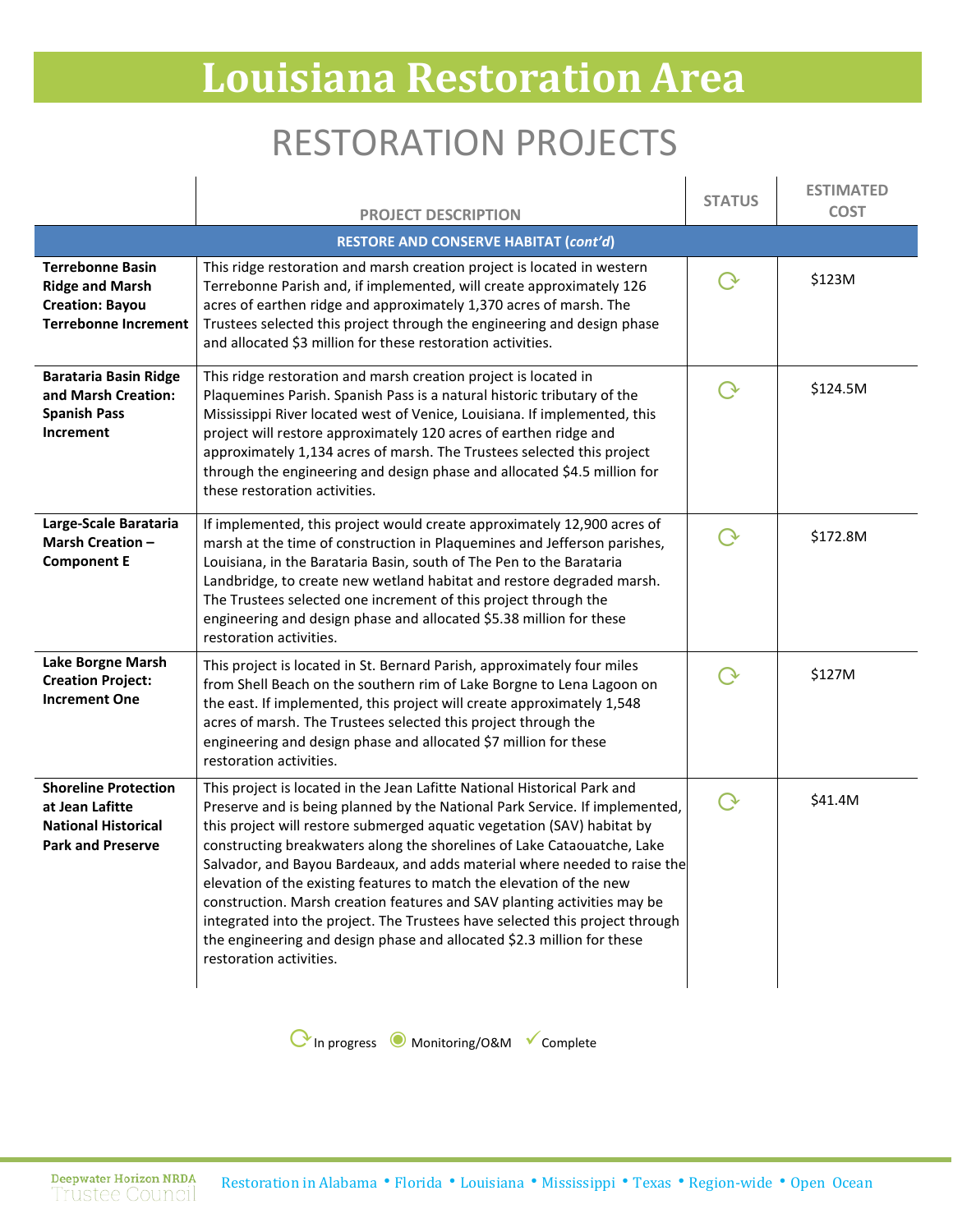## RESTORATION PROJECTS

|                                                                                         | <b>PROJECT DESCRIPTION</b>                                                                                                                                             | <b>STATUS</b>      | <b>ESTIMATED</b><br><b>COST</b> |
|-----------------------------------------------------------------------------------------|------------------------------------------------------------------------------------------------------------------------------------------------------------------------|--------------------|---------------------------------|
|                                                                                         | <b>PROVIDE AND ENHANCE RECREATIONAL OPPORTUNITIES</b>                                                                                                                  |                    |                                 |
| Pass-a-Loutre WMA<br><b>Crevasse Access</b>                                             | Improve boating access to recreational areas by dredging waterways.                                                                                                    |                    | \$1.5M                          |
| Pass-a-Loutre WMA<br>Campgrounds                                                        | Enhance existing campgrounds by improving access, and installing<br>bulkheads, boat docks, and camping amenities.                                                      |                    | \$1.6M                          |
| <b>Grand Isle State Park</b><br><b>Improvements</b>                                     | Upgrade existing fishing pier, rock jetties, boardwalk, and trails.                                                                                                    |                    | \$6M                            |
| Chitimacha Boat<br>Launch                                                               | Construct new boat launch, parking area, pavilion, and trails.                                                                                                         | $\rm{O}$           | \$650,000                       |
| <b>Sam Houston Jones</b><br><b>State Park</b><br><b>Improvements</b>                    | Construct new cabins and restrooms; renovations to existing cabins and<br>restrooms.                                                                                   |                    | \$2.4M                          |
| <b>Pointe-aux-Chenes</b><br><b>WMA Recreational</b><br><b>Enhancement</b>               | Construct new fishing piers, boat pull-overs, parking lot, bridge,<br>pirogue/boat launches, boat docks, and bulkheads.                                                |                    | \$5M                            |
| <b>The Wetlands Harbor</b><br><b>Activities Recreational</b><br><b>Facility (WHARF)</b> | Construct boardwalk for fishing and wildlife viewing, fishing piers,<br>restroom facilities, and lighting.                                                             |                    | \$995,000                       |
| <b>Bayou Segnette State</b><br><b>Park Improvements</b>                                 | Improvements to park property including new floating docks; replacing<br>bathrooms; repairing playgrounds, roads, and parking areas.                                   |                    | \$2.1M                          |
| Atchafalaya Delta<br><b>WMA Access</b>                                                  | Improve boating access to recreational areas by dredging waterways.                                                                                                    |                    | \$920,450                       |
| Atchafalaya Delta<br><b>WMA Campgrounds</b>                                             | Install rock jetties, bulkhead, and boat dock; campground repairs.                                                                                                     |                    | \$3.2M                          |
| Rockefeller<br>Piers/Rockefeller<br><b>Signage</b>                                      | Construct new fishing piers and install educational signage.                                                                                                           |                    | \$690,000                       |
| <b>St. Bernard State Park</b><br><b>Improvements</b>                                    | Renovate park entrance station, restroom and bathhouse facilities, and<br>construct event pavilion.                                                                    |                    | \$1M                            |
| <b>Cypremort Point State</b><br><b>Park Improvements</b>                                | Reinforce rock jetties, replace breakwater system, beach reclamation<br>activities, replace fishing pier, and provide improvements to roads and<br>parking areas.      | $\curvearrowright$ | \$4.4M                          |
| <b>The Wetlands Center</b>                                                              | Construct an educational and cultural venue adjacent to the existing<br>Lafitte community center, with wetlands and natural history exhibits.                          |                    | \$2M                            |
| <b>Recreational Use</b><br><b>Improvements at Jean</b><br><b>Lafitte NHPP</b>           | Reconstruct boardwalk and trails, along with replacement and installation<br>of wayside exhibits, within Jean Lafitte National Historical Park and<br>Preserve (NHPP). |                    | \$1.2M                          |
| <b>Des Allemands Boat</b><br>Launch                                                     | Construct a new boat launch facility and associated boat/trailer parking,<br>car parking, and wooden docks.                                                            | ( →                | \$1.8M                          |

⟳In progress ◉ Monitoring/O&M Complete